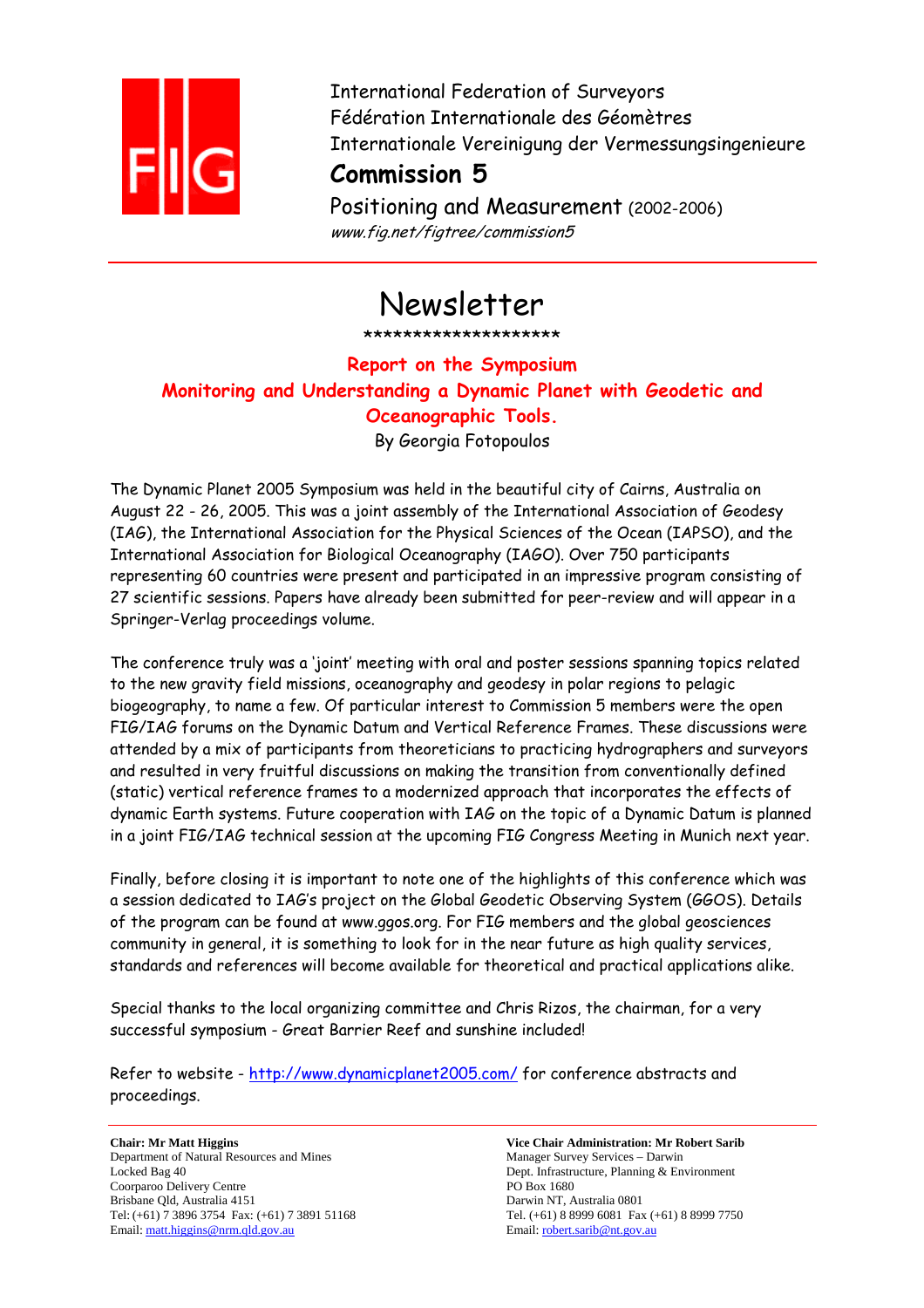#### **Update on the Various Commission 5 Liaisons**

### **With International Association of Geodesy (IAG\_**

The IAG held its Scientific Assembly in Cairns, Australia in August 2005. FIG cooperated with IAG to run joint forums on the topics of "Dynamic Datum" and "Universal Vertical Reference Surface for Hydrography". Each forum created robust discussion about some of the technical and policy issues. The relevant FIG Working Groups will now consider those discussions and use it to influence their future work and publications. In some cases issues were also identified that could be areas for further cooperation with IAG. For example, the topic of Dynamic Datum will be addressed in joint FIG/IAG technical sessions associated with the FIG Congress in Munich in October 2006.

The IAG Scientific Assembly in Cairns also enabled the first meeting of the FIG-IAG Liaison Committee with the following people participating:

From IAG:

Gerhard Beutler (President IAG) Hermann Drewes (Chair IAG Com 1) Ruth Neilan (IGS) Chris Rizos (Chair IAG Com 4)

From FIG:

Ruth Adams (Com 4) Georgia Fotopoulos (Com 5) Matt Higgins (Chair Com 5) Mikael Lilje (Vice Chair Com 5) Gethin Roberts (Vice Chair Com 6)

Dorota Brezinska and Larry Hothem were also present as observers representing the American Institute of Navigation (ION); both are also active in FIG and IAG.

The meeting reviewed the existing working document that identifies potential areas for liaison between FIG IAG. It is the reference document giving substance to the Memorandum of Understanding (MoU) between FIG and IAG. An important step was to agree contact points in both organisations to work on common issues in topics such as Reference Frames, Geodynamics, Positioning and Applications. Other issues discussed included the role of the IAG's new Global Geodetic Observing System (GGOS) and how FIG might help in ensuring the products from that overarching service are put to optimal use by practicing surveyors. The meeting also discussed cooperation on existing symposia series and explored topics that may be suitable for future jointly sponsored events.

Based on the meeting in Cairns, Matt Higgins Chair of FIG Commission 5 will update the liaison document so it can be used by office bearers in both FIG and IAG to continue to strengthen cooperation in the future.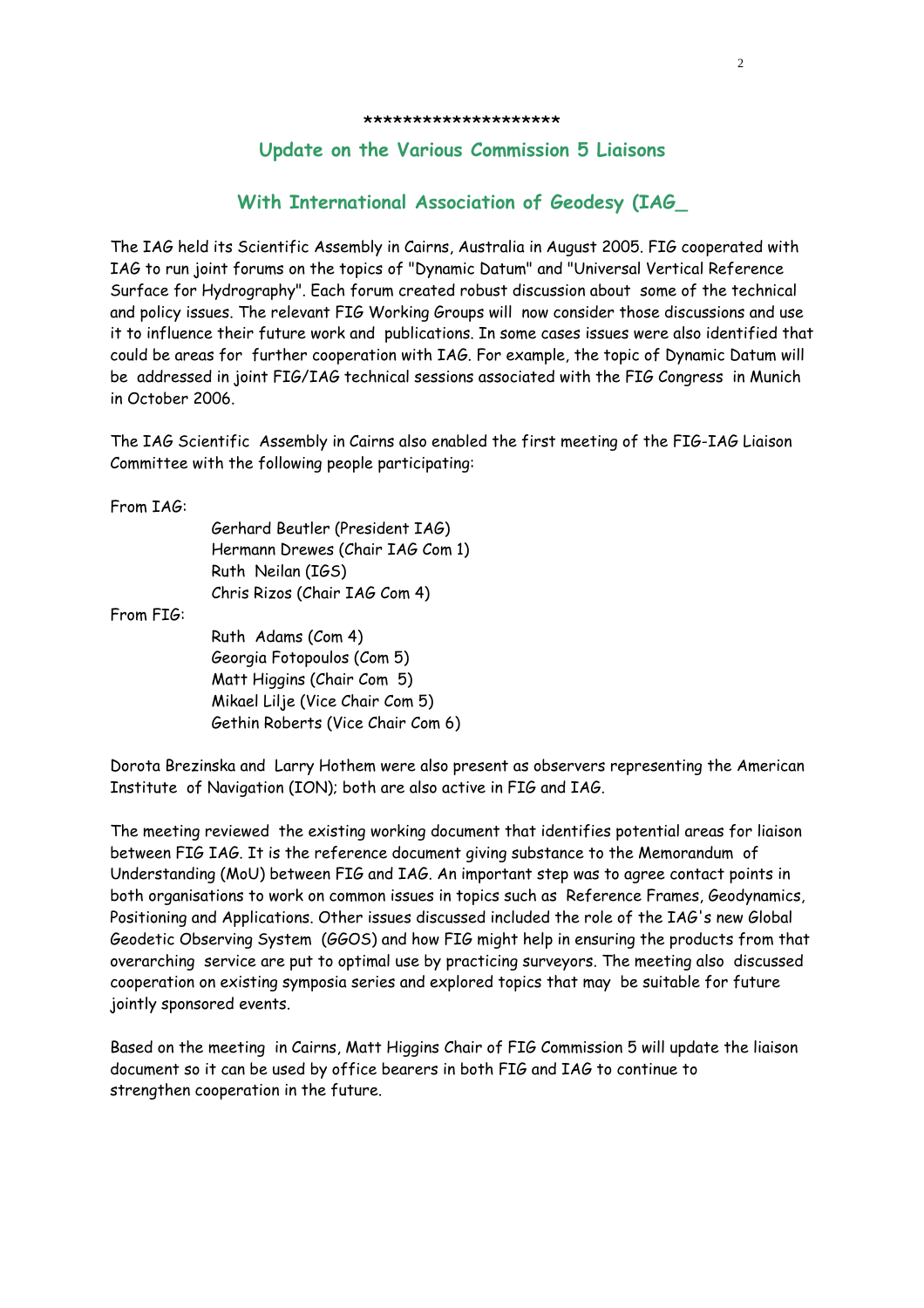### **With US Institute of Navigation (ION)**

While Dorota Brezinska was visiting Australia in August and September 2005, she met with Matt Higgins and they were able to agree the final wording of a Cooperation Agreement between FIG Commission 5 and the American Institute of Navigation (ION). The Cooperation Agreement recognizes that each is an organization with many complementary activities serving similar professional constituencies involving research, development and education into varied aspects related to navigation, surveying, and positioning techniques.

Since September, the Cooperation Agreement has been signed by Matt (representing the FIG President) and in coming months it will be signed by James Doherty, the President of ION. Once the Cooperation Agreement comes into force, Dorota and Matt will begin to work on concrete steps to give the Cooperation Agreement substance. One possible action identified as warranting further discussion is for FIG, ION and IAG to work more closely on future conferences, especially in relation to application and infrastructure issues in Global Navigation Satellite Systems (GNSS).

#### \*\*\*\*\*\*\*\*\*\*\*\*\*\*\*\*\*\*\*\*

#### **NEW COMMISSION REPs**

**Welcome to Sultan Al Sultan – the Correspondent from Saudi Arabia and the Arabian Gulf region** 

#### \*\*\*\*\*\*\*\*\*\*\*\*\*\*\*\*\*\*\*\*

## A Must READ !

The follow is the abstract from the paper on "New GNSS Developments and their Impact on Survey Service Providers and Surveyors" by Chris Rizos (President of IAG Commission 4), Matt Higgins (Chair FIG Commission 5) and Steve Hewitson. This paper was presented at Spatial Sciences Institute Conference - Spatial Intelligence, Innovation and Praxis: September 2005. Melbourne, Australia. Have a read !

The surveying and mapping industry has been revolutionised by the use of Global Navigation Satellite Systems (GNSS), involving satellites, ground reference station infrastructure and user equipment to determine positions around the world. The Global Positioning System (GPS) from the USA is the best known, and currently fully operational, GNSS. Russia also operates its own GNSS called GLONASS. Fuelling growth in the coming decade will be next generation GNSS, and space augmentations of these, that are currently being developed. The USA is modernizing GPS, Russia is revitalising GLONASS, and Europe is moving ahead with its own Galileo system. Watershed advances in a major technology like GNSS only occur in 20 to 30 year cycles therefore it is now an opportune time to explore potential opportunities and issues for the spatial information industry. The first part of the paper outlines how the next generation of GNSS will bring extra satellites and signals to deliver better accuracy, reliability and availability. Extra satellites will make possible improved performance for all applications, and especially where satellite signals can be obscured, such as in urban canyons, under tree canopies or in open-cut mines. In its various modes, modernized GNSS will also deliver higher accuracy and improved speed-to-first-fix for carrier phasebased positioning. For example, the European Union's (EU) Galileo system will offer a Commercial Service that will be capable of delivering 0.1m accuracy without a direct link between the user and ground reference stations. The extra satellites and signals will improve the performance and reliability for all applications right down to the centimetre accuracy techniques used in surveying and geodesy. The second part of the paper looks at some of the implications of these improvements for the service providers of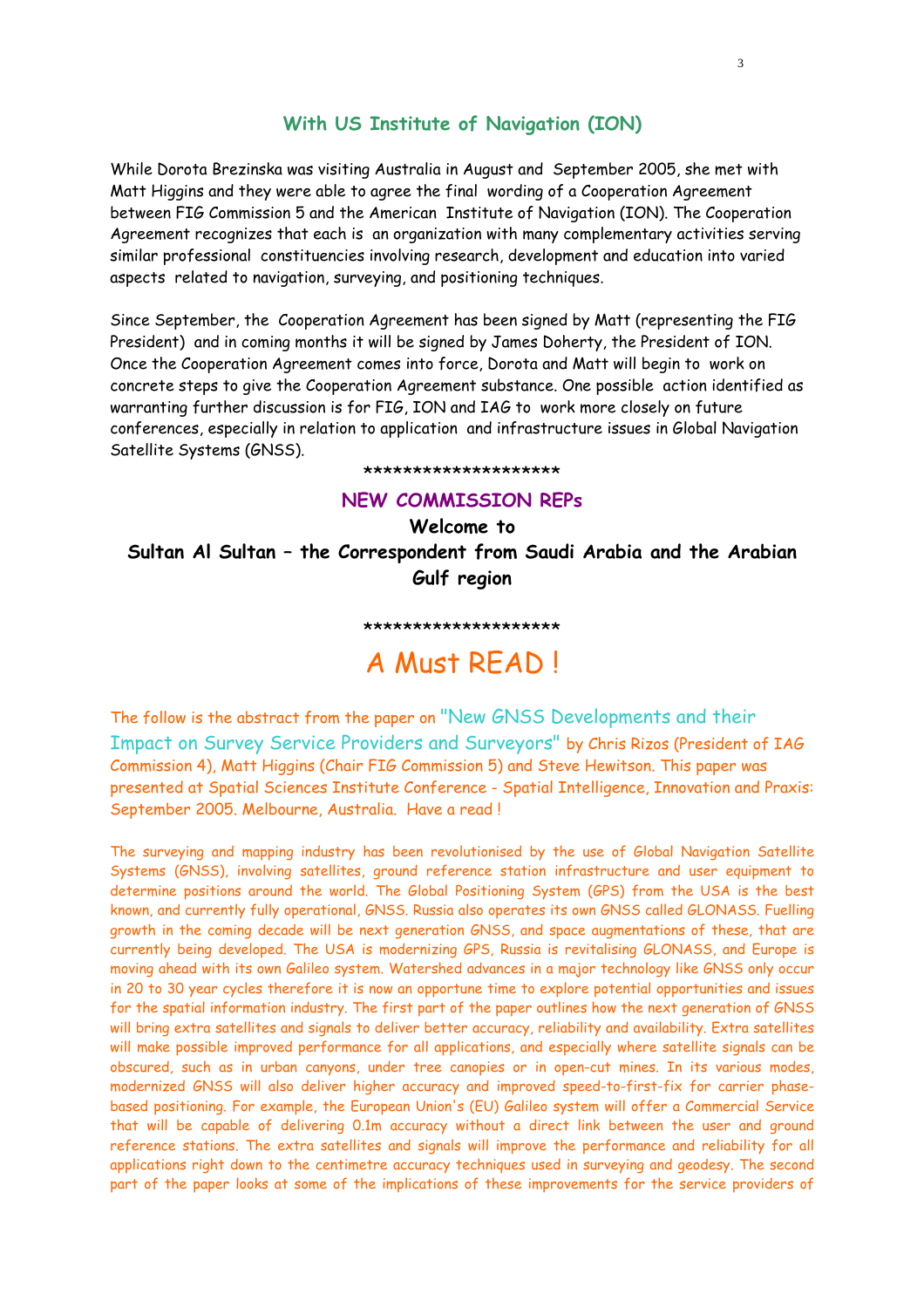continuously operating reference stations (CORS), as well as for survey users. For example, the EU's Galileo system is much more open to civilian and commercial involvement, and allows for regional and local augmentation to the core system. How will current CORS infrastructure be able to cope providing differential positioning services to users tracking a combination of GPS, Galileo and perhaps GLONASS signals? What is the benefit of the modernized GPS L2C signal? Will mixed GPS/Galileo RTK services be possible?

4

For more of this paper and information on GNSS Developments and Modernisation go to http://www.fig.net/commission5/gnss/index.htm

\*\*\*\*\*\*\*\*\*\*\*\*\*\*\*\*\*\*\*\*

## **Coming Events**

3-5 October, Vienna, Austria

7th International Conference on Optical 3 - D Measurement Techniques. Cosponsored by FIG Commission 5 and Commission 6 WG 6.2 and WG 6.4. Contact: conf@pop.tuwien.ac.at Web site: http://info.tuwien.ac.at/ingeo/optical3d/o3d.htm Call for papers in .pdf-format.

4-5 November, Sofia, Bulgaria

Modern Technologies, Education and Professional Practice in Geodesy and Related Fields. International Symposium co-sponsored by FIG. Web site: http://www.gis-sofia.bg/sgzb

21-25 November, Bandar Seri Begawan, Brunei Darussalam 8th South East Asia Survey Conference (SEASC). Co-sponsored by FIG. Website: http://www.seasc2005.org.bn/ Deadline for full papers: 30 September 2005

8-10 December, Hong Kong SAR, China The 2005 International Symposium on GPS/GNSS. Co-sponsored by FIG Commission 4 and 5. Web site: http://www.lsgi.polyu.edu.hk/GNSS2005

> **5th FIG Regional Conference for Africa. 8-11 March, Accra, Ghana Web site: www.fig.net/accra**

There is a call for abstracts and they are requested to be submitted in electronic format, if possible in MS-Word. The deadline for abstracts is 10 November 2005. The authors will be informed by 10 December 2005 of acceptance of their paper. The deadline for full papers (not exceeding 15 pages)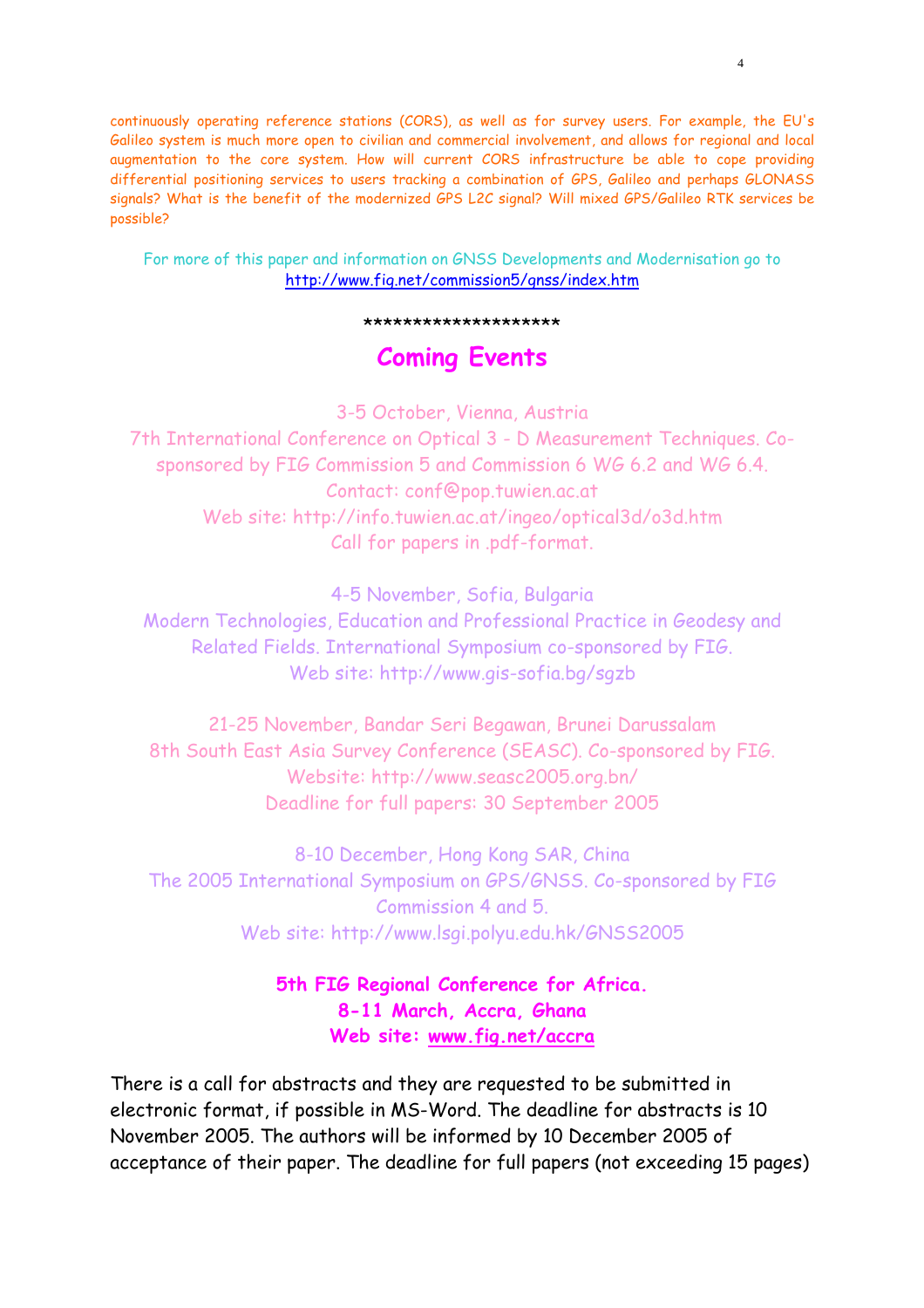is 10 January 2006. Detailed guidelines on submitting the papers are available on FIG web site - fig@fig.net

Also Commission 5 will be intending to hold a full Steering Committee meeting at this regional conference.

## **FIG XXIII Congress and XXIX General Assembly 8-13 October, Munich, Germany Web site: http://www.fig2006.de**

There is an open Call for Papers for the FIG Congress 2006 in Munich. The topics of the technical part of the congress will cover each of the ten commissions of FIG. The number of abstracts will be limited to up to two per author. All abstracts should be submitted by email to the FIG Office under fig@fig.net. Full papers are to be provided in English and include an English summary. An additional summary can be prepared in German and any other language.

Deadlines for papers:

15 March 2006 Deadline for the abstracts 31 May 2006 Confirmation for papers to the authors 15 July 2006 Deadline for full papers

**…………………………..For your interest……………………………** 

To all Commission 5 Delegates please note that the Comm 5 Steering Committee will be holding a "GNSS RTK Network Providers Forum" in Munich. This forum would include invited overview papers, papers / posters and a panel discussion around this topic. So organise to be there to discuss this hot topic.

#### **\*\*\*\*\*\*\*\*\*\*\*\*\*\*\*\*\*\*\*\***

## **Commission 5 2006-10 Workplan**

To all Commission 5 participates – active or non active……if you have any ideas for this Commissions work plan, term 2006-10, please email your thoughts, comments, proposals to Rudolf Staiger (Chair –Elect) –

rudolf.staiger@uni-essen.de

\*\*\*\*\*\*\*\*\*\*\*\*\*\*\*\*\*\*\*\*

### **Commission 5.2 Website**

FIG Commission 5.2 Working Group Reference Frame in Practice needs your ASSISTANCE. We are rebuilding the Commission 5.2 website to be a more useful tool for the practical and operational surveyor by presenting information on reference frame issues and giving links to key